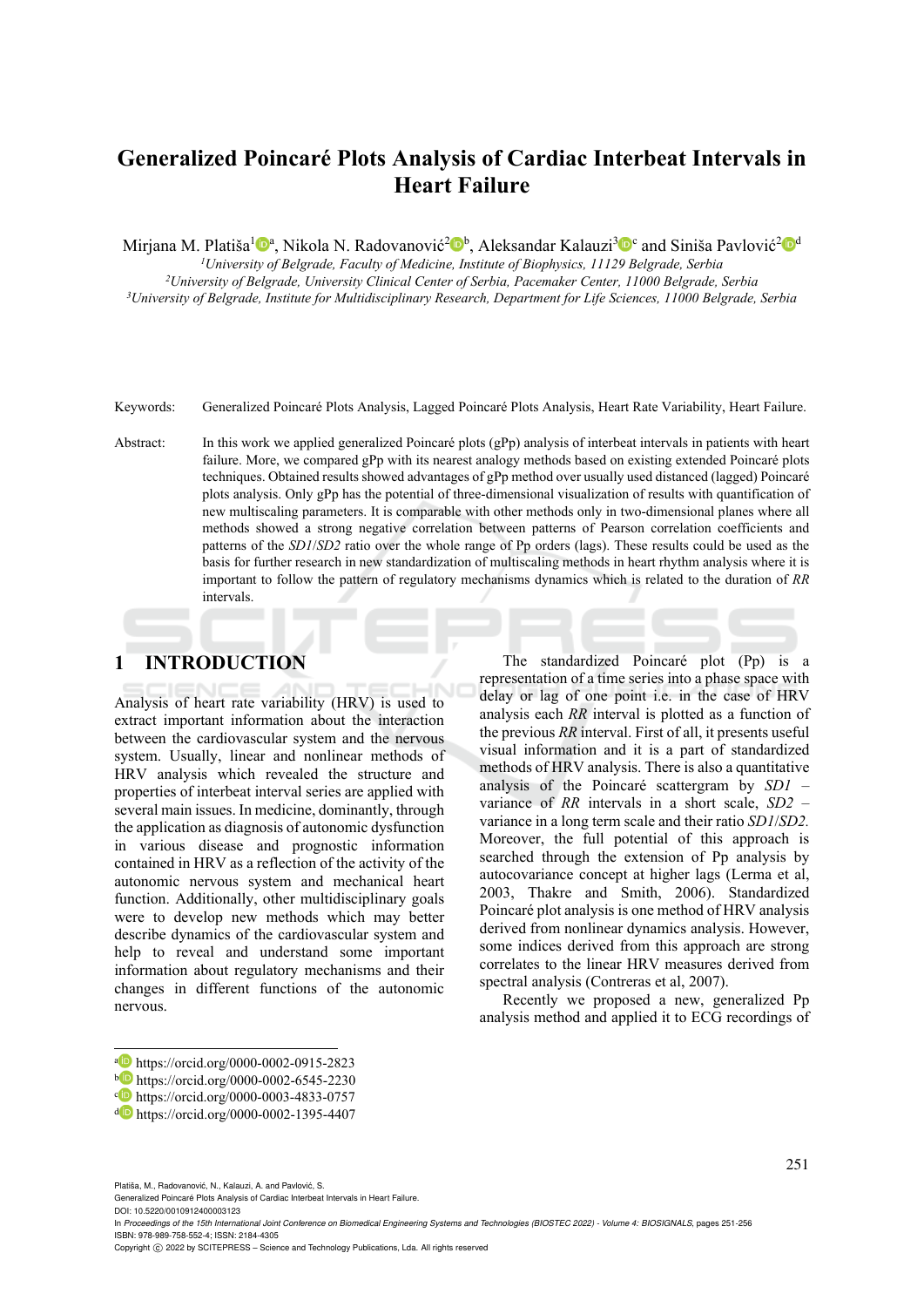patients with permanent atrial fibrillation (Platiša et al, 2016), and to ECG recordings of three different physiological conditions in young healthy trained and untrained subjects (Platiša et al, 2019b). Contrary to other lagged (distanced) Poincare plots methods, this unique method instead *RR* interval used R peak in ECG recordings as a referent point for further analysis. This approach allows us to follow *RR* intervals and their duration on both sides of chosen R peak and calculate correlations between symmetrical distanced duration of *RR* intervals and moreover asymmetrically distanced durations of *RR* intervals. There were a lot of results obtained with this gPp analysis and only part of them indicate possible interpretation which could be associated with well known physiological mechanisms, primarily directly related to the parasympathetic cardiac control.

The aim of this study is twofold. The first one was to apply gPp method to ECG recordings of heart failure patients and the second one to compare this method with the most approximate variants of extended Poincare plots analyses.

### **2 METHOD**

#### **2.1 Subjects**

We included 63 patients with symptomatic heart failure (HF) and reduced left ventricular ejection fraction (LVEF < 35%) who had an indication for an implantable cardioverter-defibrillator or cardiac resynchronization therapy device implantation. Patients were divided into two groups depending on whether they were in sinus rhythm (HFSin) or with permanent atrial fibrillation (HFAF). In the HFSin group, we analyzed 30 heart failure patients (5 women) aged  $57.9 \pm 7.5$  years; while in the (HFAF) 33 heart failure patients (3 women) aged  $68.0 \pm 7.6$ years. The control group consists of 30 healthy middle-aged subjects (15 women) aged  $46.3 \pm 8.2$ years, all were nonsmokers without any history of disease. All participants were instructed to avoid physical activity starting the day prior to measurement and to not eat or drink on the day of the examination.

#### **2.2 Experimental Data**

Measurements were done in the Pacemaker Centre of the University Clinical Centre Serbia and in the Laboratory for Biosignals, Institute of Biophysics, Faculty of Medicine. Ethics Committee of the Faculty of Medicine, University of Belgrade approved this

study. All subjects gave written informed consent in accordance with the Declaration of Helsinki. Experiments were done in the morning between 8:00 and 11:00 a.m.

ECG recordings were obtained from subjects in the supine position and with spontaneous breathing, 20 minutes in duration (without moving and verbal communication). The ECG was acquired with sampling frequency of 1 kHz by Biopac MP100 system with AcqKnowledge 3.9.1. software (BIOPAC System, Inc., Santa Barbara, CA, USA).

We analysed RR intervals extracted from 20 minutes of supine relaxing ECG recordings. Sequences of approximately 1200 *RR* intervals extracted from ECG data were obtained using OriginPro 8.6 (OriginLab Corporation, USA).

### **2.3 Standardized Poincaré Plot**

A typical HRV Poincaré plot represents scatter graph as the function  $(RR)_{i+1} = f((RR)_i)$ . The two standard parameters *SD1* and *SD2*, called the Poincaré plot descriptors, describe the distribution of points around two diagonals. It is accepted that *SD1* describes instant heartbeat intervals variability and quantifies short-term HRV, while *SD2* quantifies long-term HRV (Platiša et al, 2019a).

#### **2.4 Generalized Poincaré Plot Analysis**

Our recently proposed method is generalized form of Poincaré plot analysis where we track dependence and correlation between the duration of *j* preceding and *k* next *RR* intervals by varying *j* and *k* around chosen R peak in ECG (Platiša et al, 2016, Platiša et al, 2019b).



Figure 1: Simplified example of chosen sliding R peak in ECG recording and the duration of *k* preceding and *k* next RR interval.

Both quantities were calculated by simply adding the durations of the corresponding intervals around a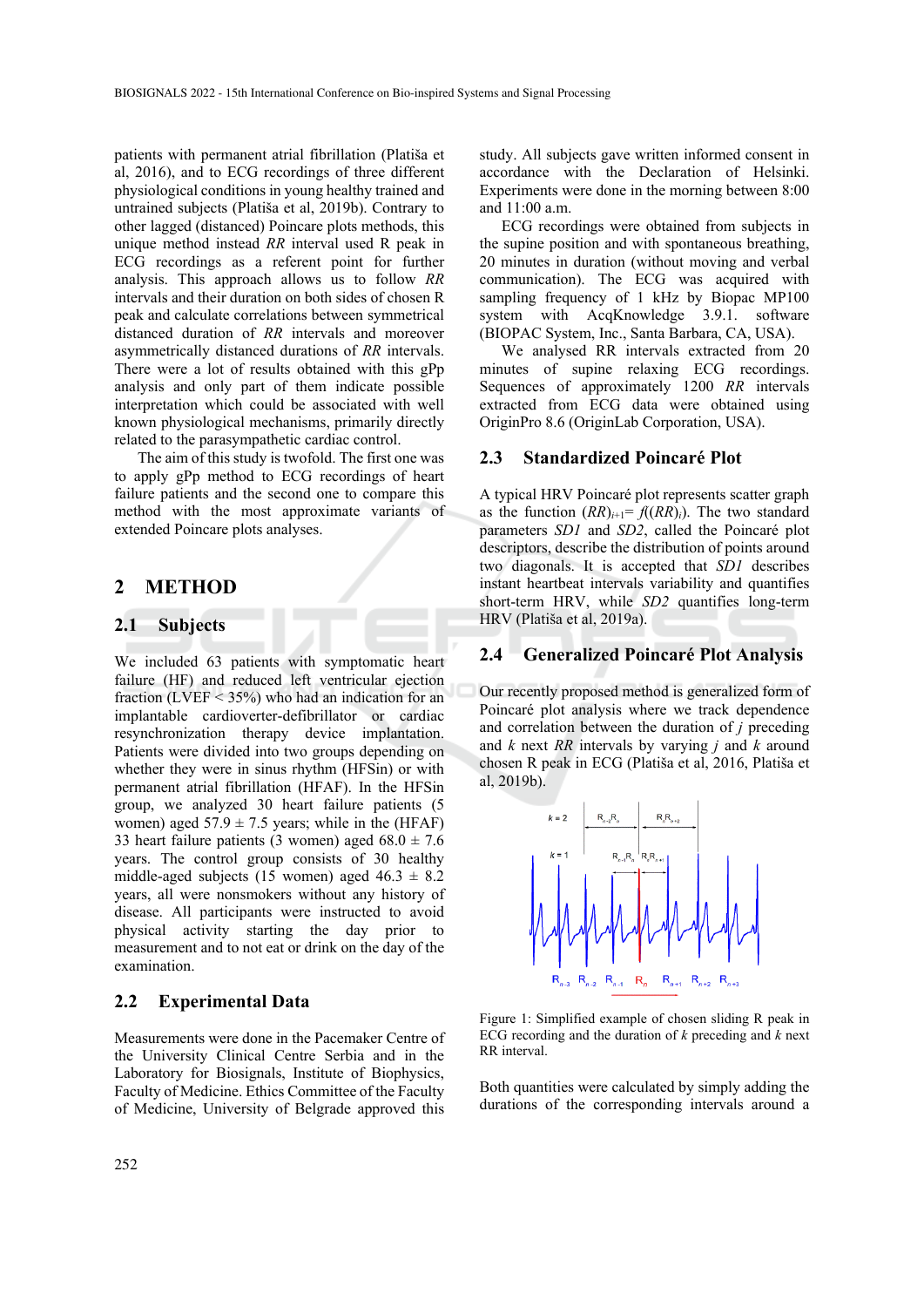chosen R wave which was moving along the ECG signal (Figure 1). For an ECG signal with a total number of *N RR* intervals, only  $N - j - k$  points could be drawn. For results obtained with specific values of *j* and *k*, i.e. for a pair of number of intervals, *(j,k)*, we propose the term "order of the gPp". In cases when symmetric  $(i = k)$  gPp were calculated, for previous *k* and following *k* intervals in duration, integral dynamics of interbeat intervals appeared as specific trajectories in relaxed healthy subjects (Platiša et al., 2016, Platiša et al., 2019b).

Moreover, in cases when asymmetric  $(i \neq k)$  gPp were calculated the relationship between previous *j* and following *k* summed intervals give as additional information about dynamics of cardiac control mechanisms. In this work we quantified relationship between summed durations of *j* previous and *k* following consecutive *RR* intervals by Pearson correlation coefficients of matrices for  $j, k = 1, ..., 50$ intervals, which we briefly denoted as *r*(*j*, *k*). In order to quantify asymmetry of matrices, we introduce a normalized asymmetry index (*NAI*), which for a *m*×*n* type matrix is defined as

$$
NAI = \frac{1}{m \times n} \frac{1}{r} \sum_{j=1}^{m} \sum_{k=j+1}^{n} (r(k, j) - r(j, k))
$$
(1)

where  $r(j,k)$  represents matrix element, while

$$
\bar{r} = \frac{1}{m \times n} \sum_{j=1}^{m} \sum_{k=1}^{n} |r(j,k)|
$$
 (2)

Another interesting property of these Pearson's matrices was the appearance and positions of local maxima, since each local maximum of correlation could potentially signify a temporal range in which a neurocardiac regulatory mechanism is operating.

All analyses were performed using our original programs developed within MATLAB (MathWorks Inc., Natick, MA01760-2098, United States).

#### **2.5 Distanced Generalized Poincaré Plots Analysis**

In order to compare our gPp method with the published methods of extended Poincaré plot analysis we used two approaches. The first one is the nearest analogy to gPp which we called distanced generalized Poincaré plots (dgPp) method. In this method we examined relations between individual *RR* intervals, the *k* preceding and the *k* following *RR* interval around chosen R peak in ECG. During calculation we noticed one important limitation of this approach. When we increase distance (Pp order) by one, *RR* intervals are distanced away for two intervals. Hence,

only even *RR* intervals are analysed, and odd *RR* intervals are omitted.

#### **2.6 Distanced Poincaré Plots Analysis**

This approach actually represents lagged (extended) standardized Poinacre plot analysis which can be found in published literature. Instead of arbitrary chosen R peak in ECG signal, in this approach we started calculation with fixed, the first *RR* interval in time series of RR intervals. For  $k = 1$ , we track two neighbor *RR* intervals in the whole series, for  $k = 2$ we track *RR* intervals distanced by one *RR* interval, etc.

#### **2.7 Statistics**

Mann-Whitney U test was used to compare indexes of asymmetry between the group of healthy subjects and two groups of HF patients. The data of *NAI* are given as mean values  $\pm$  standard errors. Statistical analyses were performed using the software package SPSS Statistics (version 17.0, SPSS Inc, USA). A value of  $p < 0.05$  was considered significant.



In order to present the major difference between standardized Pp and generalized Pps analysis we show in Figure 2 examples of standardized Poincaré plot and generalized Poincaré plots of *k* order in one healthy control subject and two heart failure patients



Figure 2: Examples of standardized Pp (top) and gPp for *k*  = 50 (bottom) of *RR* intervals for one control subject (blue) and two subjects with heart failure (with sinus rhythm in red and with atrial fibrillation in grey).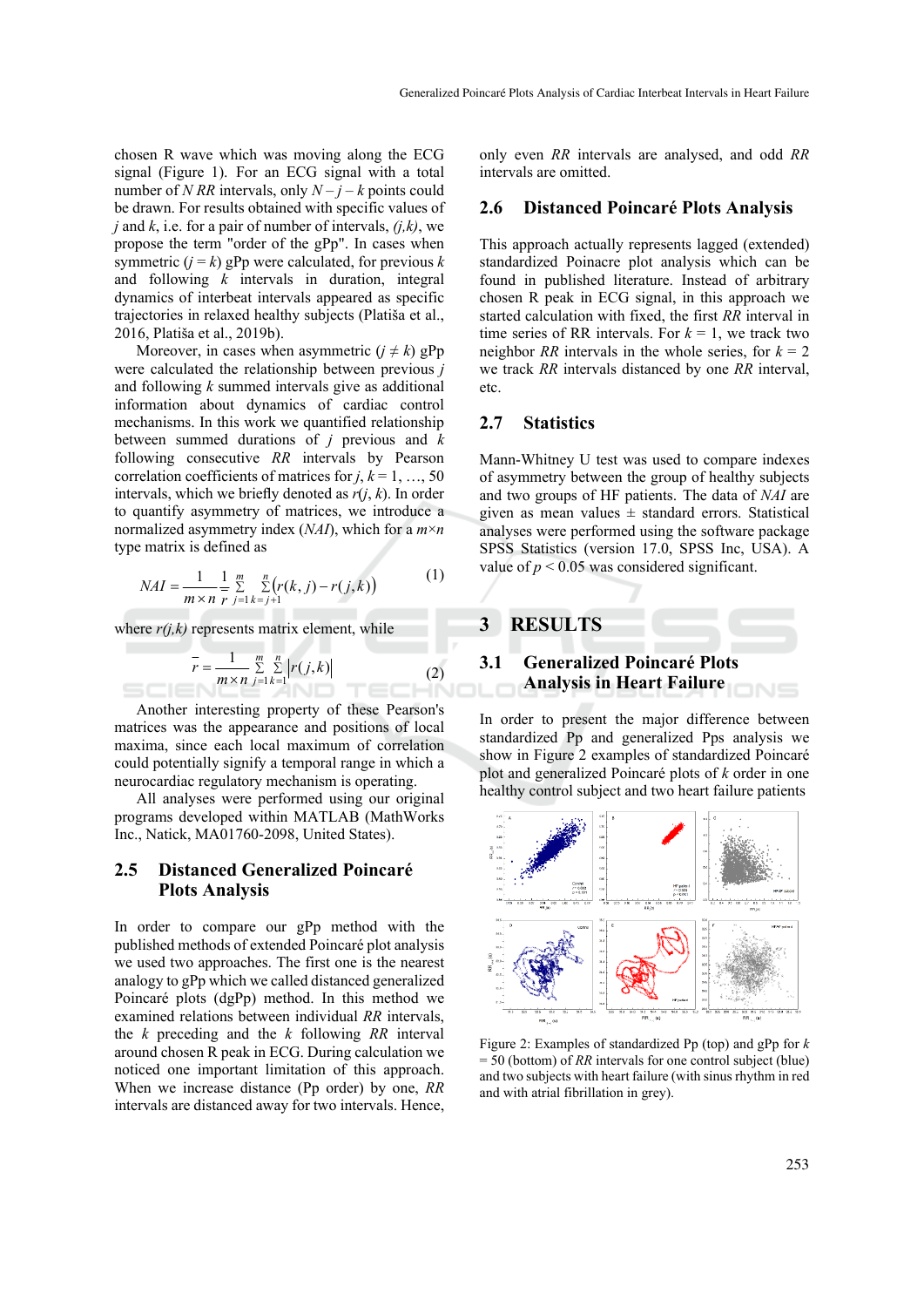(one with sinus rhythm and one with atrial fibrillation). In the gPp analysis we denote by k the order of gPp which means successive sums of RR intervals, in this paper up to 50.

The presence of hanks in gPp method is one of the first advantages of this approach. Considering these with our previous findings, we can conclude that hanks indicate complex dynamical processes in autonomic cardiac control dominantly related to transition pathways of parasympathetic cardiac control. It is interesting that hanks are also present in heart failure patient with sinus rhythm although variability of this time series is reduced compared with Pp (variability of time series) in healthy control subject (Figure 2). This finding and finding in heart failure subject with atrial fibrillation patient where autonomic cardiac control via sinus node ceased to exist suggested that non-existence of hanks indicated absence of parasympathetic cardiac control and that their existence was not related to heart rate variability.



Figure 3: Examples of matrices of Pearson correlation coefficients for  $(j, k \le 50)$  in a one control subject and two heart failure patients.

Further, we calculated matrix of Pearson correlation coefficients for  $(i, k = 50)$  and present representative examples in Figure 3. The area of correlation coefficients between summed RR intervals for heart failure patient with sinus rhythm was positioned on the top, above the area of correlation coefficients for healthy subject and the area of correlation coefficients which belongs to heart failure patient with atrial fibrillation.

This position which had mild decrease with the highest order of Pp indicated strongly correlated summed *RR* intervals up to the 50<sup>th</sup> order of Pp. On the other hand, in control subject summed *RR* intervals were strongly correlated only in the small range of few first orders of Pp, while in HFAF patient Pearson correlation coefficients were reduced over



Figure 4: Pooled local maxima of Pearson's correlation coefficients matrices projected on the  $(j, k)$  plane in the group of control subjects (A), in the group of HFSin patients (B) and in the group of HFAF patients (C).



Figure 5: Distribution of pooled maxima of Pearson's correlation coefficients matrices in the group of healthy subjects (blue), in the group of HFSin patients (red) and in the group of HFAF patients (grey) plotted in 3D.

the all area. Pooled local maxima of Pearson correlation matrix in each group were determined and they are presented in Figure 4 and Figure 5. More, we determined normalized index of asymmetry (*NAI*) and compared their mean values between the groups.

There were statistically significant difference only between the group of control and the HFSin group (Figure 6).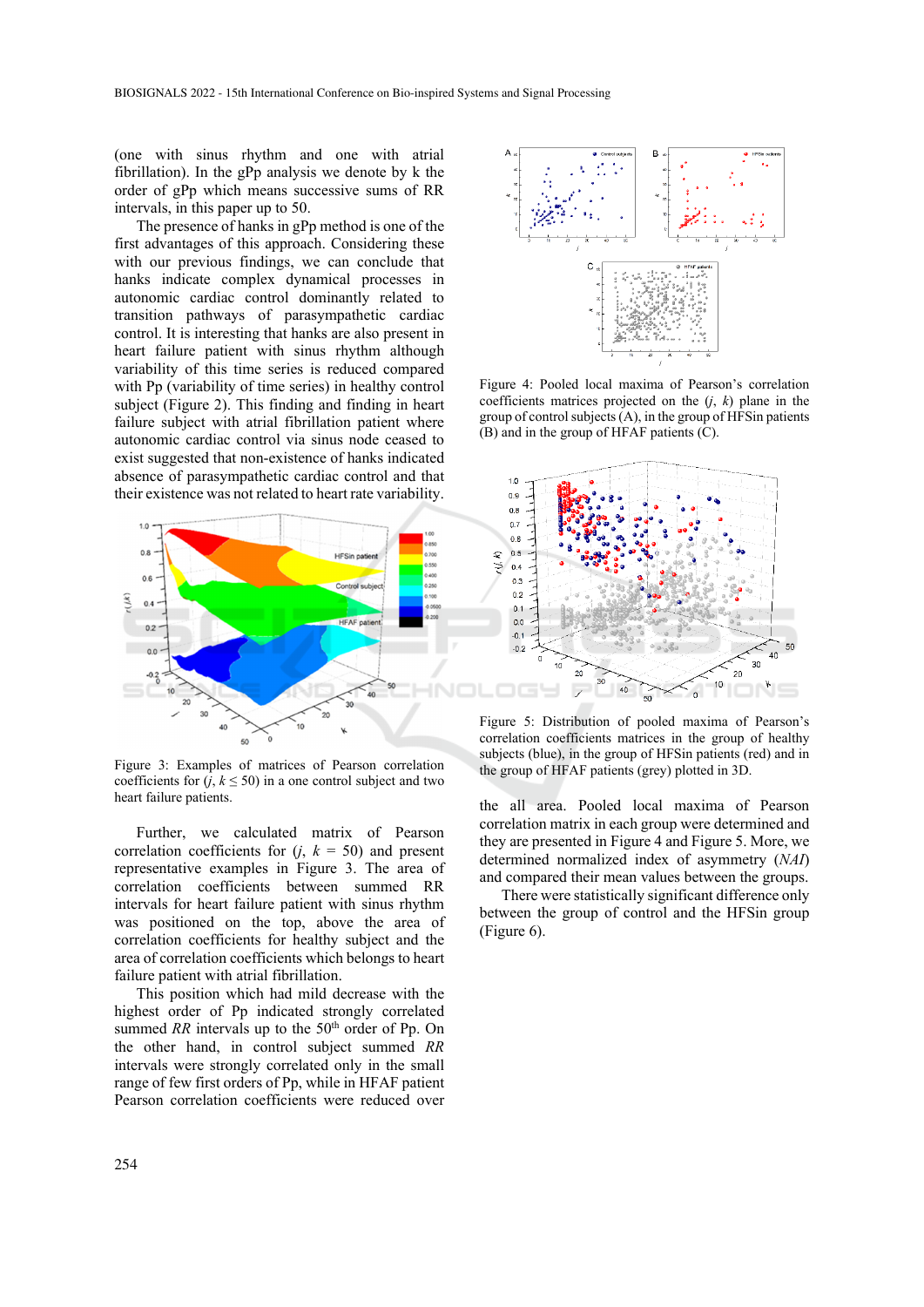

Figure 6: Normalized asymmetry index (*NAI*). Data are presented as mean with standard errors.

### **3.2 Comparisons of gPp with Other Methods**

Unfortunately, nature of the other approaches in Pp analysis is limited and results were not comparable in three-dimensional space. Hence, we continued further analysis in 2D plots only for symmetric  $(j = k)$ diagonals elements of Pearson correlation coefficients matrices and the *SD1*/*SD2* ratio for all gPp orders  $(k = 1, \ldots, 50)$ .



Figure 7: Figure shows dependencies of averaged Pearson correlation coefficient and averaged the ratio *SD1*/*SD2* parameters for all three approaches in the group of control healthy subjects and the HFSin and the HFAF group.

In results obatined from all methods we found strong negative correlation between patterns of the ratio *SD1*/*SD2* and patterns of the Pearson correlation coefficients over the whole range of Pp orders (Figure 7).

## **4 DISCUSSION**

In this paper, we describe results of applied recently proposed gPp analysis of *RR* intervals in heart failure patients and control subjects. Consistent with

findings in our previous studies, we showed that gPp analysis can also differentiate heart failure patients with sinus rhythm and with atrial fibrillation. It is well known that reduced heart rate variability is one of the major properties of sinus rhythm in heart failure patients. Besides this property, approved with standardized Poincare plot, we showed that the existence of hanks was not influenced by reduced HRV in the group of HFSin patients. In our previous papers we found that activities of parasympathetic cardiovascular control were described by hanks (Platiša et al, 2016, Platiša et al, 2019b).

Further, we obtained, from gPp Pearson coefficient matrix, strong correlations between summed *RR* intervals in HFSin patients over all orders  $(k = i = 50)$ , while in healthy subjects strong correlations are present only for few first orders of summed *RR* intervals. Beside estimated strength of correlations i.e. Pearson correlation coefficients we determined local maxima of Pearson correlation coefficients and calculated normalized index of asymmetry (*NAI*). Positions of local maxima in the HFSin patients group were more distanced from the central diagonal while in healthy subjects they are close to this diagonal and there is much more number of maxima on the diagonal. In the group of HFAF patients, we had almost random distribution of local maxima with very low values of Pearson correlation coefficients. Similar result we obtained in our previously published paper (Platiša et al, 2016) where we analyzed data from patients with permanent atrial fibrillation but without heart failure. It is obviously that impact of heart failure in cases with atrial fibrillation on the gPp analysis results is very low or almost neglectable.

At this moment, we didn't recognize any particular physiological mechanisms related to the maxima on areas of Pearson correlation coefficients. They may be related to time scales over which physiological mechanisms operate via the duration of summed *RR* intervals. As additional information, we captured the integral information from positions of pooled maxima in each group of subjects and quantified it by *NAI*. In both groups of heart failure patients *NAI* is more negative than in the control group but there is a statistically significant difference only between the HFSin group and the control group.

Furthermore, we show that independently of Poincaré plot analysis approach, over all orders of Pp (or of lags), a strong relationship between the pattern of Pearson coefficients and the pattern of the *SD1*/*SD2* ratio exited (like an inverted picture in the mirror).